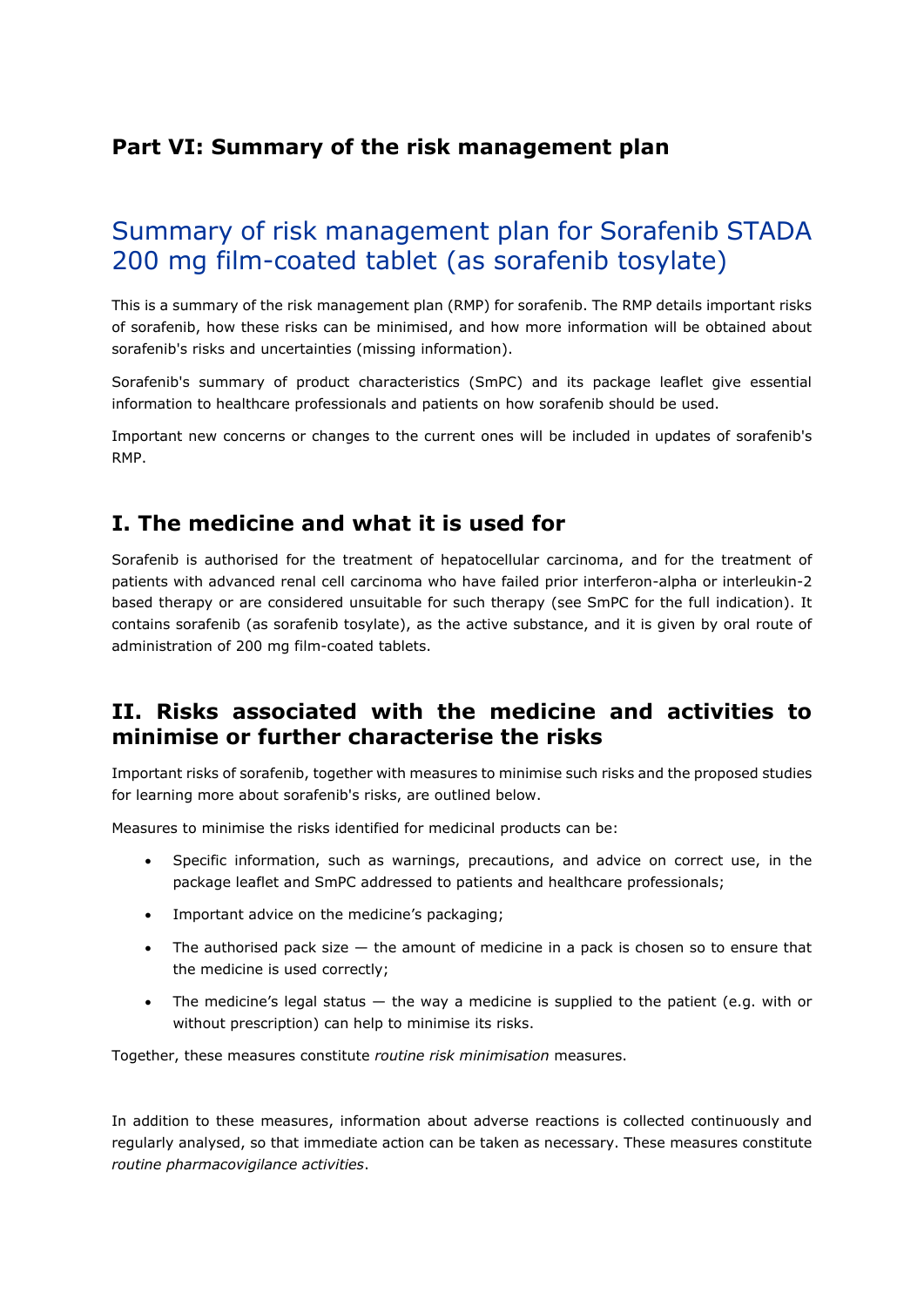If important information that may affect the safe use of sorafenib is not yet available, it is listed under 'missing information' below.

#### *II.A List of important risks and missing information*

Important risks of sorafenib are risks that need special risk management activities to further investigate or minimise the risk, so that the medicinal product can be safely administered. Important risks can be regarded as identified or potential. Identified risks are concerns for which there is sufficient proof of a link with the use of sorafenib. Potential risks are concerns for which an association with the use of this medicine is possible based on available data, but this association has not been established yet and needs further evaluation. Missing information refers to information on the safety of the medicinal product that is currently missing and needs to be collected (e.g. on the long-term use of the medicine);

| List of important risks and missing information |                                                                                                                |  |
|-------------------------------------------------|----------------------------------------------------------------------------------------------------------------|--|
| Important identified risks                      | Severe skin adverse events<br>$\bullet$                                                                        |  |
|                                                 | Hand-foot skin reaction (HFSR)<br>$\bullet$                                                                    |  |
|                                                 | Hypertension<br>$\bullet$                                                                                      |  |
|                                                 | Reversible posterior leukoencephalopathy syndrome (RPLS)<br>$\bullet$                                          |  |
|                                                 | Hemorrhage including lung hemorrhage, gastrointestinal (GI)<br>$\bullet$<br>hemorrhage and cerebral hemorrhage |  |
|                                                 | Arterial thrombosis (myocardial infarction)<br>$\bullet$                                                       |  |
|                                                 | Congestive heart failure (CHF)<br>$\bullet$                                                                    |  |
|                                                 | Squamous cell cancer of the skin<br>$\bullet$                                                                  |  |
|                                                 | Gastrointestinal perforations<br>$\bullet$                                                                     |  |
|                                                 | Symptomatic pancreatitis and increases in lipase and amylase<br>$\bullet$                                      |  |
|                                                 | Hypophosphatemia<br>$\bullet$                                                                                  |  |
|                                                 | Safety and efficacy in patients with non-small cell cancer of<br>$\bullet$<br>the lung with squamous histology |  |
|                                                 | Renal dysfunction<br>$\bullet$                                                                                 |  |
|                                                 | Interstitial lung disease-like events<br>$\bullet$                                                             |  |
|                                                 | Drug-induced hepatitis<br>$\bullet$                                                                            |  |
| Important potential risks                       | Arterial thrombosis (cerebral ischemia)<br>$\bullet$                                                           |  |
|                                                 | Wound healing complications<br>$\bullet$                                                                       |  |
|                                                 | Microangiopathy<br>$\bullet$                                                                                   |  |
|                                                 | Torsade de Pointes<br>$\bullet$                                                                                |  |
|                                                 | <b>Pregnancy</b>                                                                                               |  |